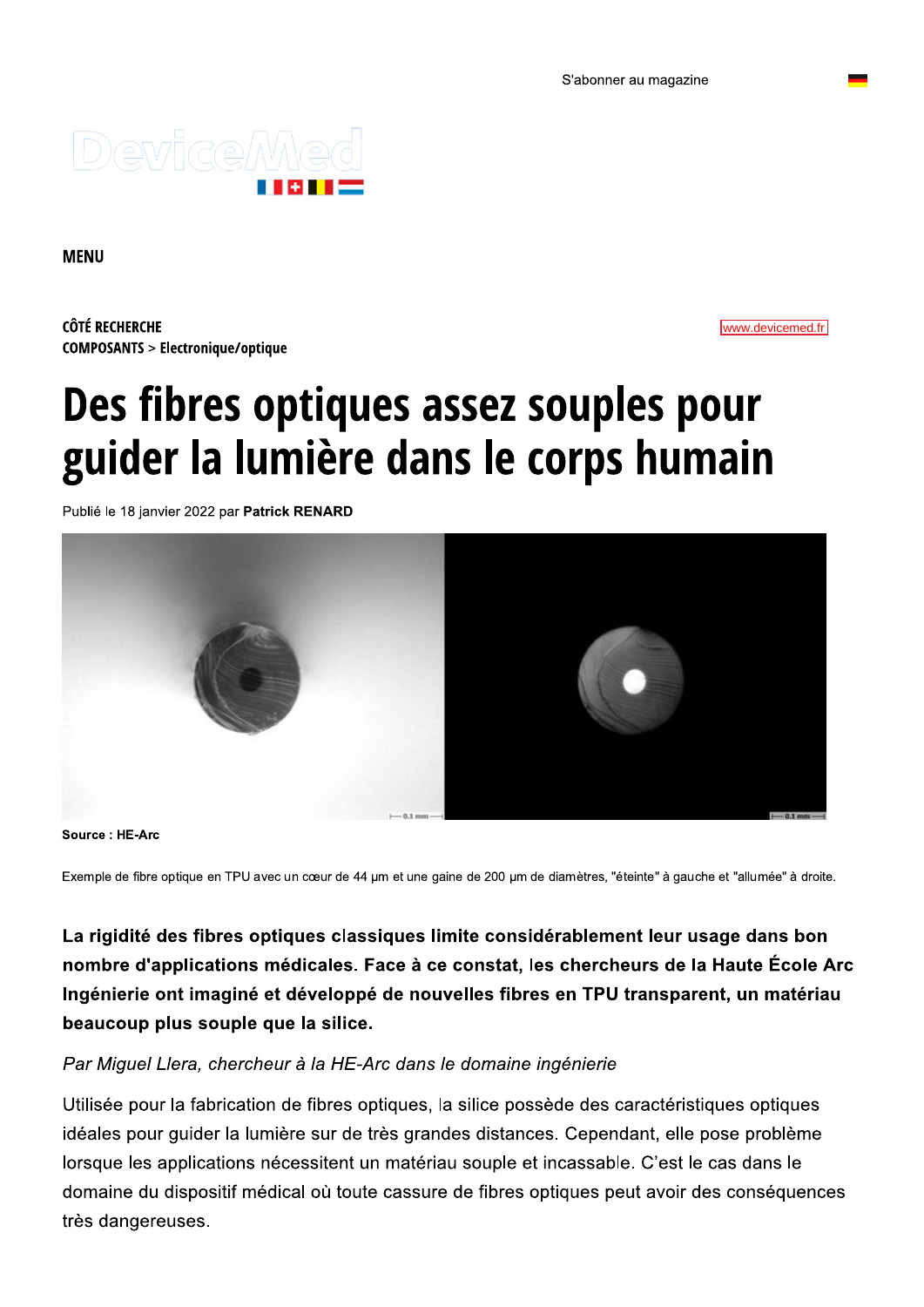De ce fait, la communauté scientifique recherche, depuis des années, des matériaux alternatifs pour réaliser des fibres optiques souples présentant une dangerosité réduite pour le corps humain. Parmi les matériaux les plus concernés par ces recherches figurent les hydrogels, les silicones, voire la soie biodégradable. Bien qu'intéressants d'un point de vue médical, puisque souples et biocompatibles, ces matériaux présentent tous un nombre important de limitations en ce qui concerne la capacité de fabrication de fibres optiques et les caractéristiques optiques de ces dernières lorsque leur fabrication est effectivement possible.

## Un défi technologique

Le polyuréthane thermoplastique (TPU) offre plusieurs avantages indéniables par rapport à d'autres matériaux potentiels pour réaliser des fibres souples et biocompatibles. C'est un élastomère thermoplastique que l'on peut obtenir sous forme transparente avec divers indices de réfraction. Il est déjà largement utilisé en médecine pour réaliser des isolations d'électrodes sur les pacemakers par exemple.

C'est donc à l'aide de TPU transparents que les chercheurs de la Haute École Arc ingénierie (HE-Arc) ont imaginé le développement de fibres optiques souples dotées de particularités mécaniques très intéressantes pour le domaine médical.

L'idée est très simple mais n'avait iamais été explorée auparavant : la fabrication de préformes de fibres optiques en TPU qui pourraient, par la suite, être étirées à de faibles diamètres. Le concept est basé sur la technologie de fabrication de fibres optiques conventionnelles.

La difficulté ici est d'être capable de produire, par injection plastique, des préformes multimatériau (cœur et gaine) pouvant donner lieu à des fibres optiques dotées de diamètres de cœur variables (de quelques microns à quelques centaines de microns). Un défi technologique que la HE-Arc a relevé avec succès.

Différentes fibres optiques ont ainsi été réalisées avec des diamètres de cœur et de gaines variant respectivement de 5.4 à 44 um et de 85 à 200 um. La fabrication de fibres à très gros diamètres de cœur (plus de 100 µm) est nettement plus facile que celle de faibles diamètres (moins de 20 um).

Les fibres optiques à diamètres de cœur moyen à gros sont plutôt intéressantes pour amener de l'illumination à un endroit spécifique (endoscopie, optogénétique) alors que celles à faibles diamètres sont adaptées à l'utilisation de capteurs optiques (Fabry-Pérot) à leur extrémité. Les atténuations mesurées des fibres sont de l'ordre de 0.2 dB/cm pour des longueurs d'onde de 633 nm.

## Des résultats très encourageants

Quelques évaluations des fibres optiques ont été réalisées afin de déterminer les applications potentielles. Une des caractéristiques importantes des fibres est leur très grande élasticité (les TPU utilisés sont donnés avec une élongation à la rupture supérieure à 600 %). C'est pourquoi un premier test de détection d'activité respiratoire a été réalisé. Il s'est déroulé en fixant une fibre sur un simple ballon gonflable à l'intérieur duquel les chercheurs ont fait varier la pression de